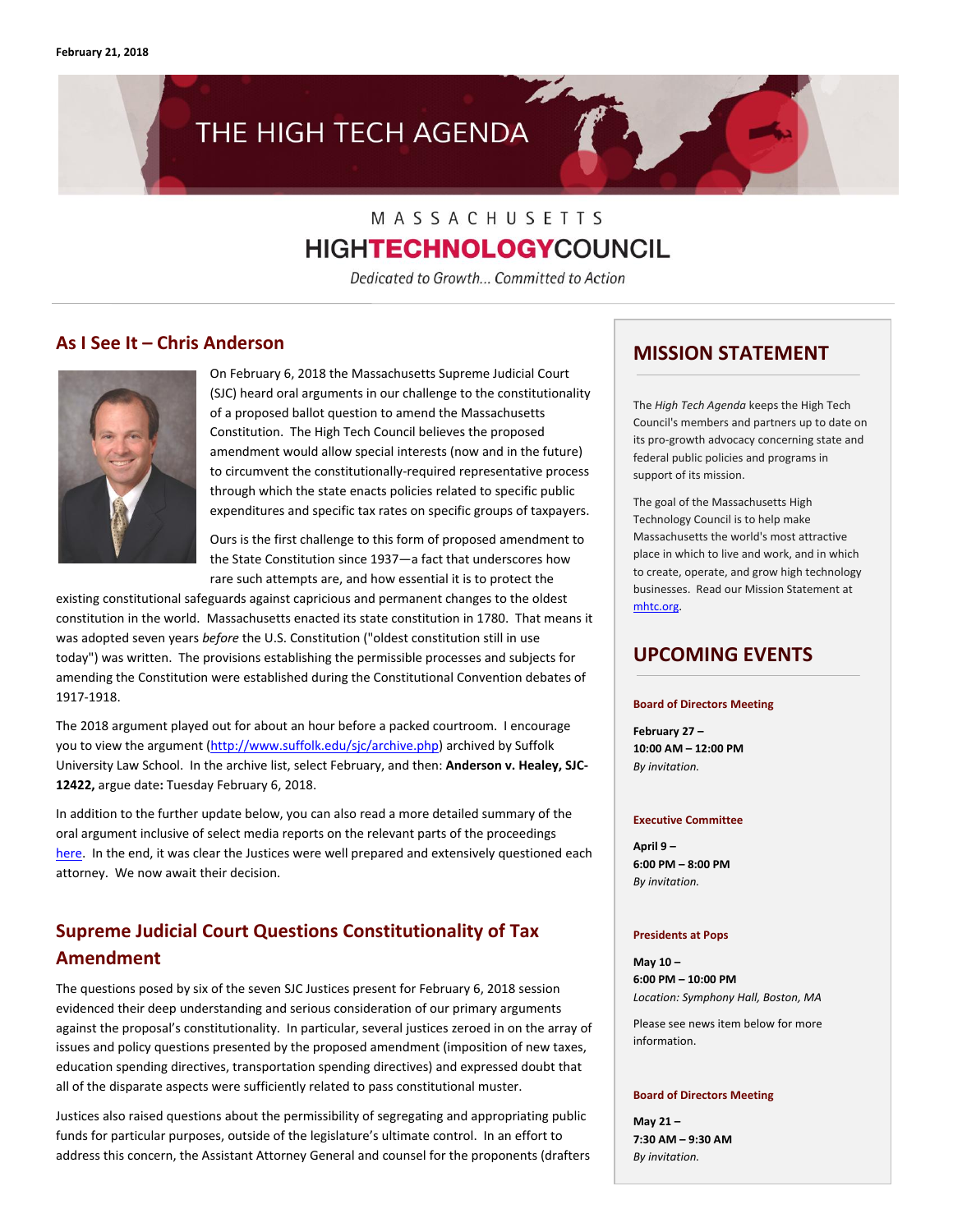of the Amendment) conceded in response to questioning that there is really no guarantee that education or transportation spending would increase over current levels should the measure pass, a direct contradiction to the proponent's core public messaging and political argument in favor of the question.

Following are links to five reports, editorials, and opinion pieces representative of more than 20 such news articles written about the February 6 SJC session:

- [Boston Herald \(editorial\)](http://www.mhtc.org/wp-content/uploads/2018/02/BostonHerald_Editorial_DefiningRelatedMillionDollarQuestion_02072018.pdf)
- [Boston Herald \(opinion editorial\)](http://www.mhtc.org/wp-content/uploads/2018/02/BostonHerald_Op-Ed_Weld_TaxandSpendPlanUnconstitutional_01222018.pdf)
- [Boston Business Journal](http://www.mhtc.org/wp-content/uploads/2018/02/BBJ_SJCJusticesQuestionDesignofMillionairesTaxProposal_02062018.pdf)
- [Boston Globe](http://www.mhtc.org/wp-content/uploads/2018/02/BostonGlobe_JudgesScrutinizeIncomeTaxSurcharge_Chesto_02062018.pdf)
- [Commonwealth Magazine](http://www.mhtc.org/wp-content/uploads/2018/02/Commomwealth_MillionaireTaxWrongWaytoPlayRobinHood_Murphy02042018.pdf)

### **New Studies Warn of Taxable Income and Revenue Exodus Should Income Tax Amendment Pass**

A pair of studies released by our fellow plaintiff--the Massachusetts Taxpayers Foundation (MTF) on February 12, 2018 and the Pioneer Institute on February 13, 2018--paint a stark picture of the economic ramifications should the challenged tax amendment advance. The [Pioneer Institute study](https://pioneerinstitute.org/economic_opportunity/study-finds-new-federal-tax-law-exacerbate-economic-damage-proposition-80/) cautioned that the proposal is an "economic time bomb" and noted that between 1992 and 2015, nearly \$16 billion in wealth left Massachusetts, largely to Florida and New Hampshire where no state income tax is imposed. [The MTF report](https://www.masstaxpayers.org/sites/masstaxpayers.org/files/On%20Tax%20Policy%20and%20Migration.pdf) found that the state would have collected more than \$1 billion in additional taxes in just one year (2017) had such prior outflows of taxable income and wealth *not* occurred.

MTF analyzed four states that enacted a surtax on income over \$1 million--California, Connecticut, New Jersey, and New York – and produced data showing people routinely move from high-tax states to low tax states. The 4 states noted here have lost a combined \$17.1 billion in adjusted gross income (AGI) in 2016 alone. As noted in the report, following federal tax reform in December 2017, all four states are now re-thinking their income tax policies in order to prevent further out-migration by their highest-earners.

Both studies also highlight the risk and folly of permanently enshrining tax policy and rates in the State Constitution where they cannot be modified by the Legislature in timely response to changing economic conditions or federal policy shifts--such as the SALT deduction cap imposed via the federal 2017 Tax Cuts and Jobs Act.

### **Council Focused on State Fiscal Stability as Proposed State Budget Approaches \$41 Billion Threshold**

State government's failure to adequately secure the Commonwealth's long-term fiscal stability is creating significant risks to Massachusetts' economic vitality. Despite a relatively strong economy in recent years, a decade of unrestrained growth in key components of the state budget inhibit the Commonwealth's ability to invest adequately in key areas that foster investment and job growth in our private economy and create economic opportunity for all Massachusetts citizens.

Left unaddressed, ongoing and intensifying revenue demands in these budget categories will likely result in a reduction of resources available for economic development, education, and infrastructure investments, and increasing attempts imposing additional taxes on employers and those who invest in and create jobs.

### **UPCOMING EVENTS**

#### **Run to Home Base 2018**

**July 28 – 8:00 AM**

*The 2018 Run to Home Base supports our nation's Veterans and Service Members and helps raise much needed funds for clinical care provided to veterans, service members and their families. The Run is a unique fundraising event ending with the unforgettable experience of crossing home plate at historic Fenway.* 

*For more information, please visit th[e Run to](http://www.runtohomebase.org/)  [Home Base website](http://www.runtohomebase.org/) or contac[t Monica Collins,](http://mail%20to:mmcollins2@partners.org/)  Director of Development at Home Base, a Red Sox and Mass General Hospital Program.*

#### **Directors Reception**

**October 2018 (Exact date TBD) 6:00 PM – 10:00 PM** *By invitation.*

#### **Executive Committee**

**November 28 – 6:00 PM – 8:00 PM** *By invitation.*

#### **Board of Directors Meeting**

**December 13 – 10:00 AM – 12:00 PM** *By invitation.*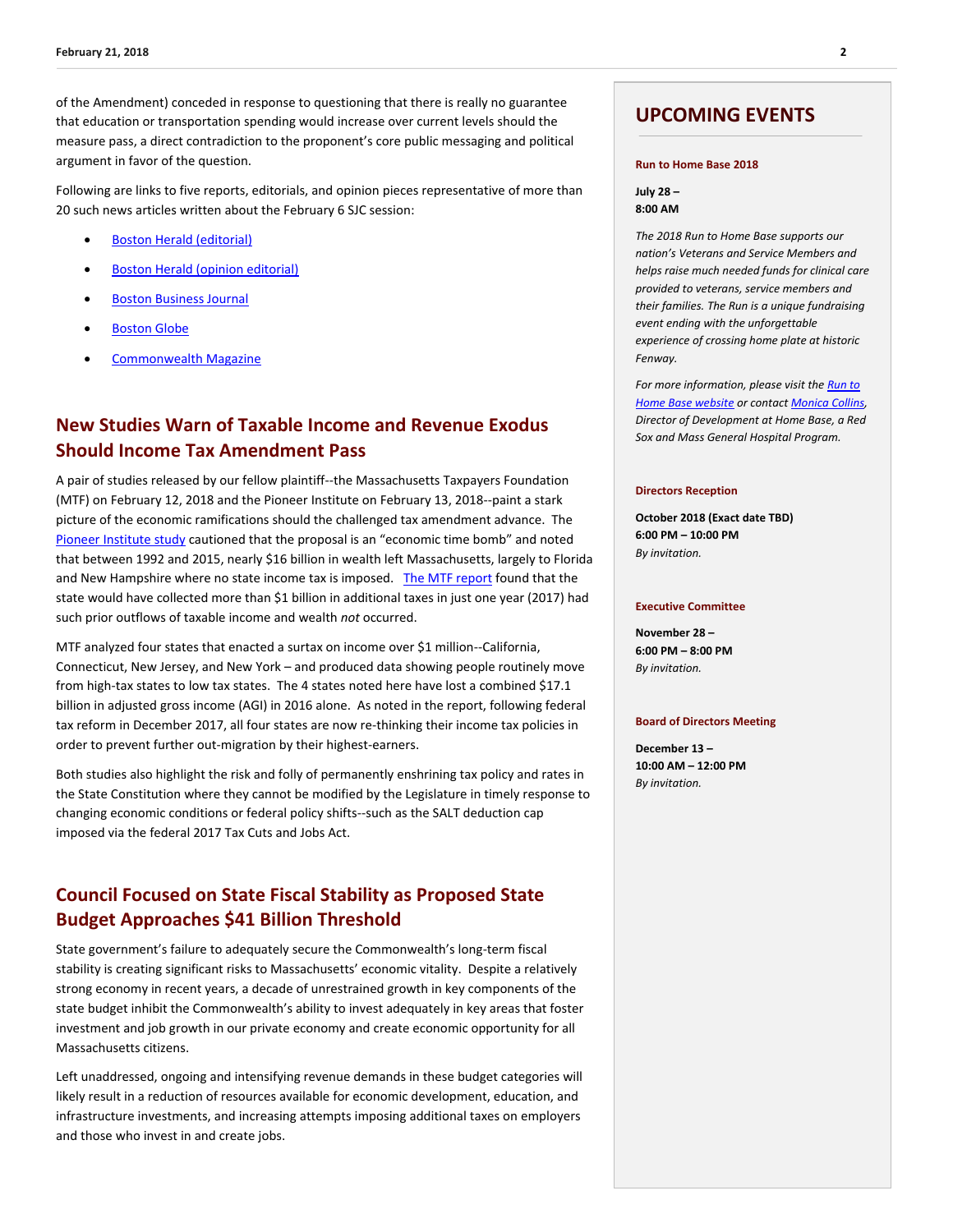On January 24, Governor Baker filed House Bill 2, his proposed budget for FY2019 which includes plans for \$40.9 billion in state spending, an increase of 2.6% over FY2018 levels. The proposal is based on an anticipated \$27.6 billion in state-generated revenues, with the balance supported by federal funds and reimbursements. The budget proposes to transfer \$96 million to the "rainy day" or Stabilization Fund, bringing the balance of the fund to \$1.463 billion.

MassHealth, the state's Medicaid program, continues to consume in excess of 40% of the state budget at a cost of \$15.9 billion. MassHealth's budget is supported in part by a new "temporary" \$200 million annual tax on employers, many of whom are already shouldering significant and growing costs to insure their own employees.

In a positive development, the proposed budget would limit year-over-year growth in MassHealth spending to just 1.3%, a sign of progress in efforts to slow the pace of growth. However, because MassHealth has expanded in size and cost so rapidly over the past 10 years, it is imperative that policymakers do more than just stabilize the program at its current size and level of budgetary impact which are clearly unsustainable over the long term.

The Council's directors are analyzing data and considering strategies to engage stakeholders and policymakers in a sustained and concerted effort to address these challenges.

Contac[t Mark Gallagher](mailto:mark@mhtc.org) to learn more about how you can get involved in this important multiyear Council initiative.

### **Jeff Riley Selected as the Next State Commissioner of Elementary and Secondary Education**

The state's talent pipeline begins in our public K-12 education delivery system. We are pleased that in January the Massachusetts Department of Elementary and Secondary Education ("DESE") Board voted to hire Jeff Riley as its next Commissioner. As Commissioner of Elementary and Secondary Education, Riley will play a critically important role in setting and maintaining state curriculum standards and ensuring accountability in every K-12 public school in the Commonwealth.

In 2012, Jeff was appointed by the Commonwealth to oversee the chronicallyunderperforming public school system in Lawrence, and the results have been remarkable. As outlined in this **Boston Globe column** praising his selection as Commissioner, Riley has changed the trajectory for the schools in Lawrence where 10th-grade English scores rose 24 percentage points and math scores went up 18 percentage points. Lawrence's high school graduation rate rose 19 percentage points to 71.4 percent and the annual dropout rate was cut in half, to 4.2 percent.

The Council applauds Jeff's appointment and is confident that he will continue and expand his track record of collaborative, data driven and results focused leadership on behalf of Massachusetts public schools and students and looks forward to hosting Commissioner Riley for a CEO Roundtable later this year.

#### **Council Leaders Collaborate with BSO on Presidents at Pops**

This year, the Council is again pleased to partner with the Boston Symphony Orchestra and Boston Pops and invites you to join fellow Council members and Massachusetts business leaders at the 37th Annual Presidents at Pops corporate gala on Thursday, May 10. Under the continuing leadership of BSO Chairman Bill Achtmeyer, this year's benefit concert is cochaired by Jim Judge, CEO of Eversource Energy.

Presidents at Pops 2018 will showcase the world-renowned Boston Pops under the leadership of Keith Lockhart, together with special guest artist, multi-platinum-selling pop artist Andy

#### **BOARD OF DIRECTORS**

Analog Devices, Inc. Bain Capital Private Equity Bentley University Boston Scientific Corporation Brooks Automation, Inc. Care.com Carruth Capital LLC Choate Hall & Stewart LLP CIO Magazine (Editor Emeritus) Continuum Managed Services LLC Dassault Systèmes Deloitte Dunn Rush & Co. LLC Ernst & Young LLP Goodwin Procter LLP Jenzabar, Inc. KPMG LLC Kronos Incorporated Mercury Systems, Inc. MilliporeSigma MKS Instruments, Inc. Northeastern University Parthenon-EY People's United Bank PTC Putnam Investments Raytheon Company Stratus Technologies Inc. The Charles Stark Draper Laboratory Inc. The Kraft Group The MITRE Corporation The University of Massachusetts System Trinity Partners LLC Worcester Polytechnic Institute